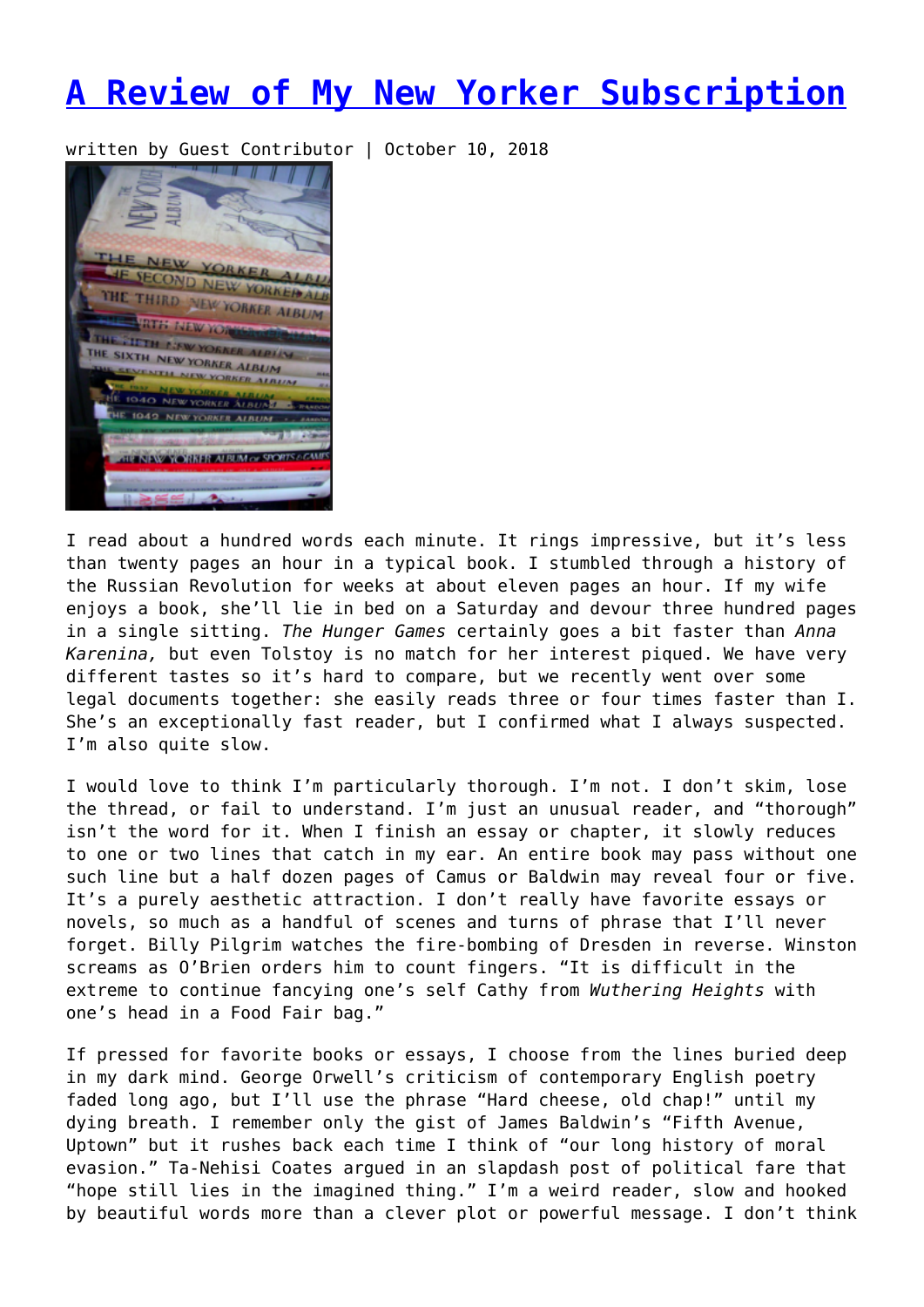about it until my wife walks down the hall and announces the completion of a book in the time it took me to claw through a handful of essays.

Earlier this year, I compounded my problem. I went on a subscription binge and paid out to numerous periodicals; some small, others prominent, some political, others literary. The centerpiece of my collection was *The New Yorker,* generally considered a collection of the best writing around. It's hard to argue. I've never read much poetry, but that of its weekly issues prompted a spending spree at The Strand. There's criticism and fiction, shouts and murmurs, goings on and talk of the town. I read a profile of engineers that staff a paper-jam crisis squad at Xerox headquarters; another of Yazidi immigrants that formed an intelligence clearing house from a motel in Washington during ISIS's advance in Northern Syria. Henry Worsley's superhuman feats of antarctic endurance unfolded from inside a February issue. *The New Yorker* is a century-long collection of extraordinary writing, but collides uncomfortably with the way I read.

Saul Bellow wrote that "the 'good' writing of *The New Yorker* is such that one experiences a furious anxiety, in reading it, about errors and lapses from taste." Bellow is known for harsh opinions and has far more right to them than I. More to the point, I don't quite agree. Exquisite craftsmanship and fine language applied to patent law and the history of Barbie has value of its own. But Bellow follows with his impression that, to the editors, "the smoothness of the surface and its high polish must not be marred." Polish prevents the inconsistency essential to the revelation of beauty. The main campus of my college was lovely; elegant brick buildings lined with a breathtaking array of uniformly pruned crape myrtles. The sea of pink and white blooms were stunning from a third floor window, but on the sidewalk I couldn't distinguish one tree from the next. I do remember the enormous weeping willow in my parents' backyard; a great scraggly crooked thing, knobbed and burled with roots bursting from the wet clay of the creek bottom. A bolt of lightning split the trunk for kindling years ago, but its irregularities left an imprint. Something odd and sublime emanated from the mass of tendrils and bubbling bark.

Order is impressive, but not always beautiful. Beauty emerges from flotsam and chaos. Most exceptional writing doesn't glow with incendiary sentences. It burns slowly. (Most exceptional masonry doesn't end in the Brooklyn Bridge or Cloisters.) Most great writing simply is. It's clear and brief, eloquent and free of flash in the best way: superbly functional. (A splendid block of row-houses in old Bay Ridge.) Much of *The New Yorker* is reportage and falls into that category, no matter its power. I get lost in the sheer volume of characters, squiggles on the page, lines, sentences, paragraphs, subsections, and articles. There is little on which I can grab. I remember stories, but have few points of reference; few verbal flares by which to navigate. I stare at the list of contents and scratch the hair behind my ears, uncertain of where to start. By the time I choose one story and finish it, there's a new issue in the mailbox. I come home on Tuesday, stop in the hallway by the elevator, turn the key in the lock, and open the tarnished metal door. An ice-skating penguin or caricature of a politician gazes up, funhouse warped, curved against the walls of the compartment. I start anew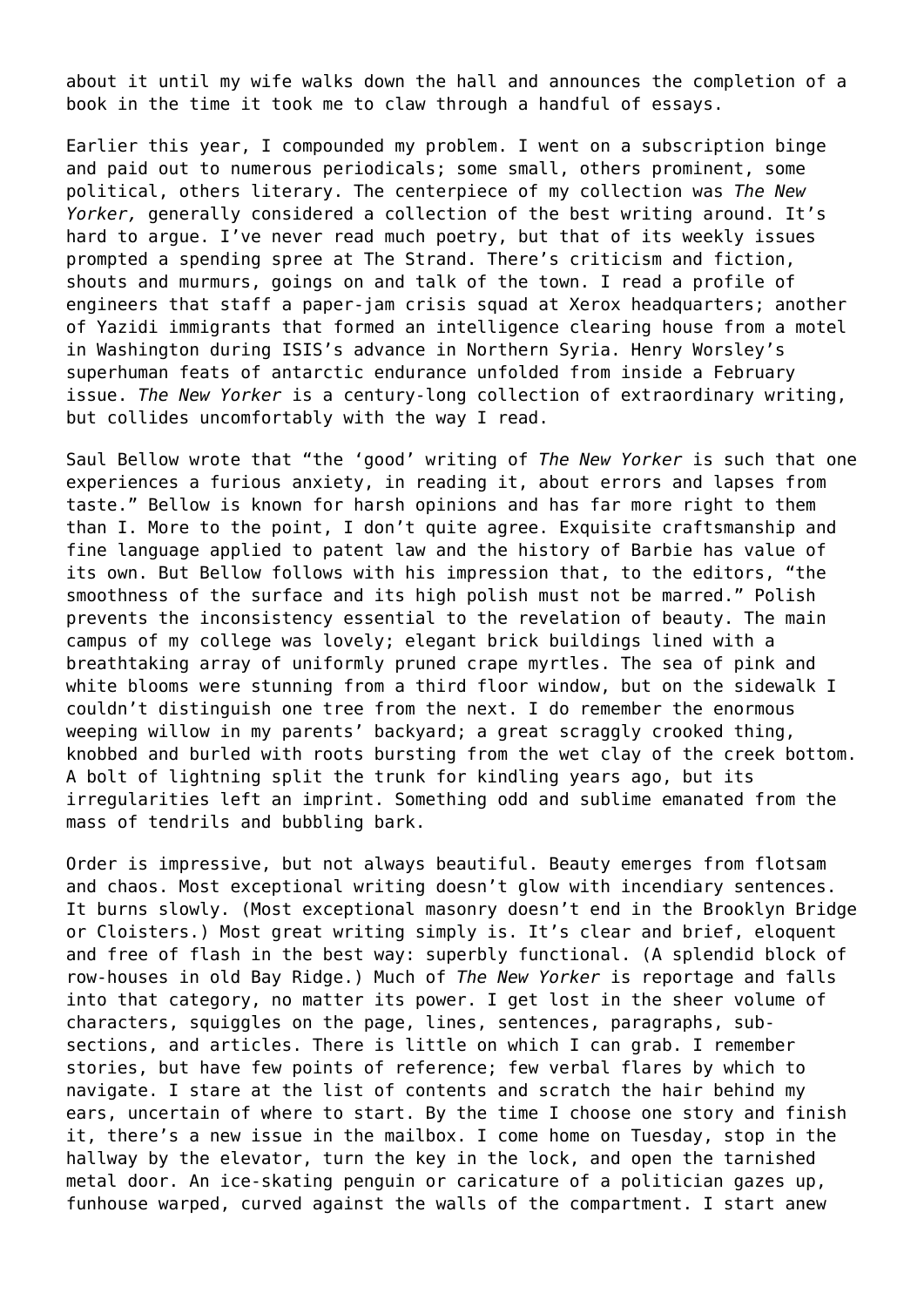and truly commit, abandoning my Paul Auster or George Orwell. I finish in the nick of time and my book sits neglected on the shelf. The journalism is exceptional, but how can one read so much without either a trust fund or abandoning books entirely? I might be missing the point.

Is *The New Yorker* even meant to be read? Of course it is, but its role is more cultural than lexical. *New Yorker* wears a red overcoat and top hat, adjusts his monocle, and looks down his nose. I don't subscribe to stack magazines on my bookcase, but rather to open them to the subway air. The subscription is a trophy. I want to be the guy on the train with the *The New Yorker*. Do I want to be the guy on the train actually *reading* it? Knowledge is currency in elite circles; paper with value that fluctuates, tied to a rate of exchange. We'll exchange it now for much less, package it in derivatives, wring it for every drop. Facebook pages and Twitter feeds fill with powerful headlines and clickbait. That I've read the article is irrelevant; I want to be the person posting it. We're collages free of serious ideas; scrapbooks of clippings we hope demonstrate our intellect and I like to think of myself as a *New Yorker* kind of fellow. The gentleman across the car with the Warby Parker frames and flat cap knows what I mean.

The casual collection of tidbits, the Twitter feed, CNN ticker, and magazine skim can't substitute for exceptional words. There's an app called "Blinkist" that offers fifteen minute summaries of nonfiction. Their slogan: big ideas in small packages. But a book can't be distilled into cocktail chatter. A sketch in pencil above the staves would do as much to summarize Beethoven's "Sonate No. 10 en Sol majeur." Real language can't be packaged at all. Ideas are electrons running from light that would freeze them on a slide, energy resisting stasis. Change the words and the idea changes too. I might say that "I keep a notebook in my backpack and scribble in it daily." Joan Didion might say that "these are bits of the mind's string, too short to use." Those two thoughts can be summarized in much the same way, but they don't say the same thing. My phrase is a fishing lure bobbing at the surface. Didion's language dredges the ocean floor, her thought made distinct and incomparable by the uniqueness of her words.

The world is a shallow place and I lose the subtleties as week after week of depth stacks beside my desk. "Two Schools of Thought: Success Academy's theories of control in the classroom." (December 11, 2017) "Unbreakable: the singular vision of the filmmaker Claire Denis" (May 28, 2018) That depth is admirable in itself, but I get lost and read slowly, labor through words as they rush around me. I need landmarks. People navigate by way of inconsistency and disorder in the landscape. An oddly formed tree, an outcropping shaped like Richard Nixon in profile, a mailbox with a name that resembles a profanity, a bend in the river, a dilapidated house. All odd and noteworthy for their oddity. Not all are beautiful, but all beauty is odd in its own way.

I drown in a ten-week backlog of *New Yorker* issues I've yet to peruse. It's not their fault. They simply mail me a hundred pages of meticulous writing each week. But the scars and pockmarks, dangling participles and unusual syntax are absent. There are no twists or burs, split infinitives or wild colloquialisms to mark the road. Hard cheese, old chap! I may not be doing